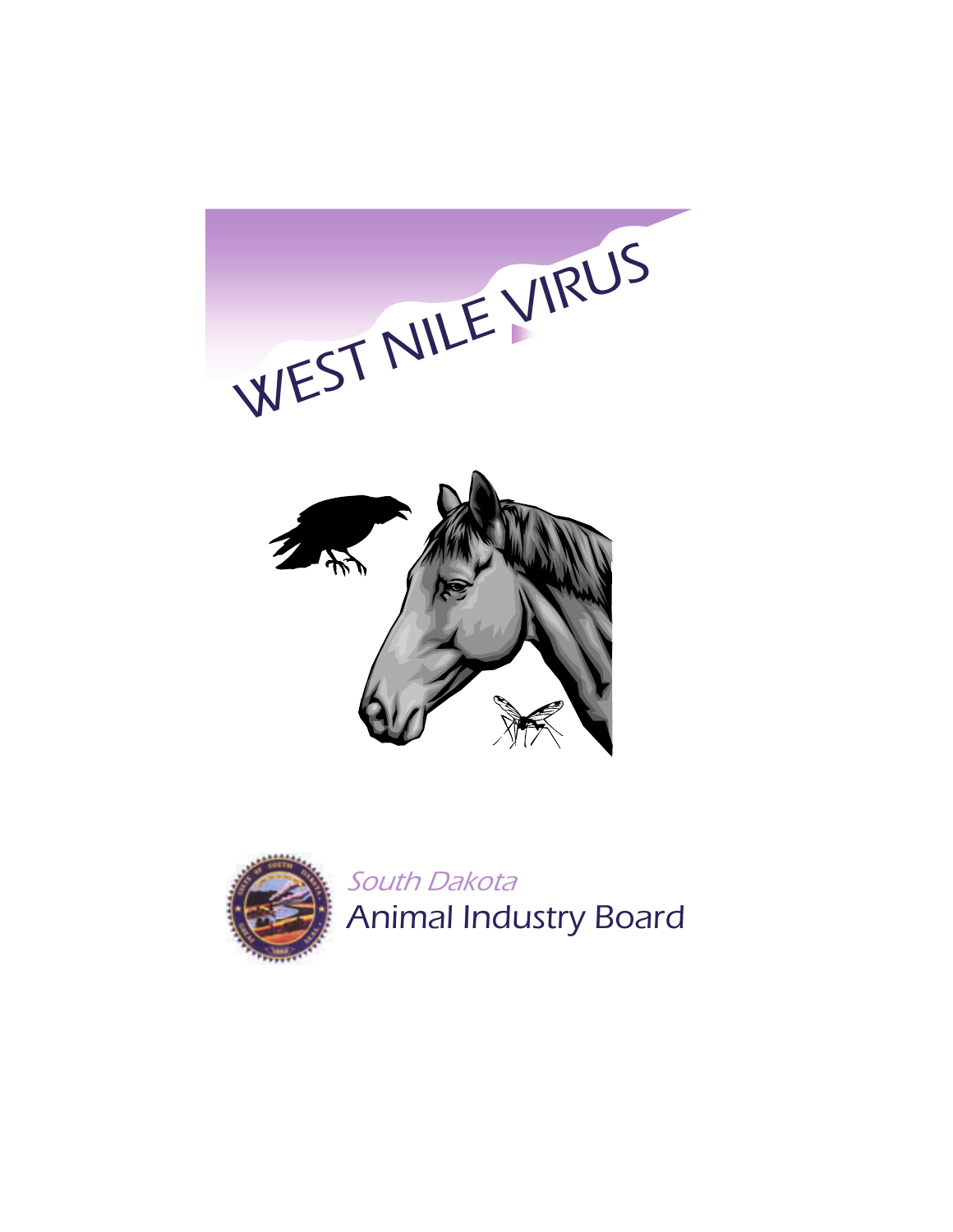# **WEST NILE VIRUS (WN virus)**

### → **What is West Nile Virus?**

West Nile is a Flavivirus. It is a member of the Japanese encephalitis virus complex that contains St. Louis encephalitis (SLE), Japanese encephalitis, Kunjin, and Murray Valley encephalitis viruses, as well as others.

# → **When was West Nile first found?**

West Nile virus was first isolated in the West Nile province of Uganda in 1937. The first recorded epidemics occurred in Israel during 1951-1954 and in 1957. The largest recorded epidemic caused by WN virus occurred in South Africa in 1974. A large human outbreak of WN encephalitis occurred in Israel in 2000. European epidemics of WN encephalitis have occurred in southern France in 1962, in southeastern Romania in 1996, and in south central Russia in 1999. European equine outbreaks also have occurred in Italy in 1998 and in France in 2000. The first time WN virus was seen in the Western Hemisphere was 1999 in New York. Now it has been found in all 48 contiguous United States.

### → **How did WN virus get to the US?**

It is not known when or how WN virus was introduced to North America. It is possibly from international travel of infected persons to New York, importation of infected birds or mosquitoes, or migration of infected birds.

#### → **What species may be infected?**

WN virus can infect a wide range of Vertebrates (animal with bony skeleton). In humans it usually produces either asymptomatic infection or mild febrile disease, sometimes accompanied by rash, but it can cause severe and fatal infection in a small percentage of patients.

WN virus can infect many animal species, including ruminants, camels, dogs, non-human primates, rodents, bats, pigs, rabbits, and amphibia. Clinical disease is most important in **birds**, **horses**, and **humans**.

#### → **How is WN virus maintained in the US?**

Principally, **mosquitoes** of the genus Culex are found to contain the virus. There is strong evidence to support the overwintering of the virus in the mosquito as a means of maintaining an endemic mosquito population. The exact means of harboring the virus, whether by transovarial vertical transmission to offspring or by mosquitoes taking a blood meal just prior to hibernation, is not well known.

# → **How is WN virus transmitted?**

An infected Culex mosquito obtains a blood meal from a bird. During this feeding process virus is transferred to the bird, the bird develops infection with viral particles multiplying and circulating in the blood system of the bird. As other mosquitoes feed on the infected bird, they too become infected with WN virus.

# Page 2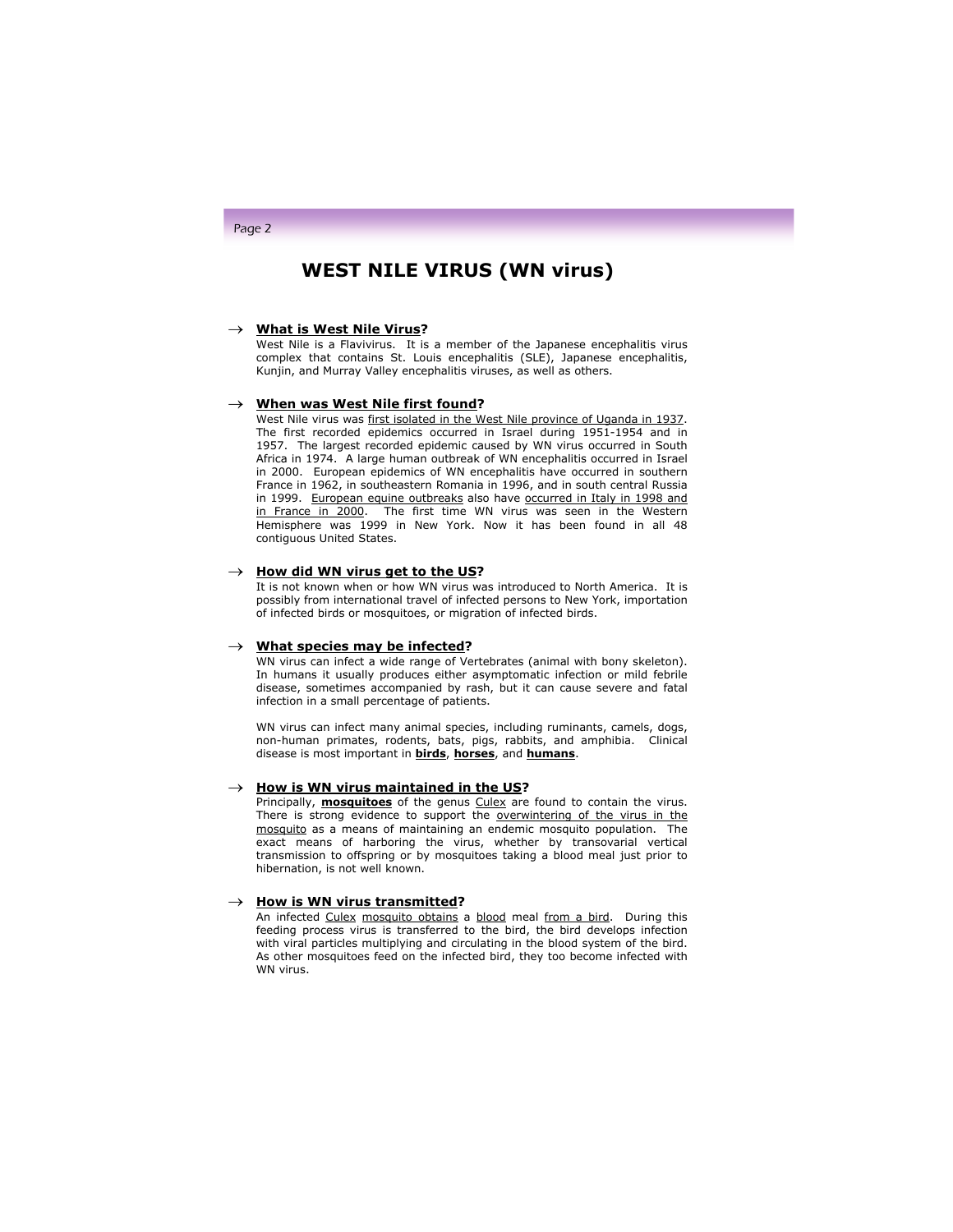### → **What species of birds are infected?**

Virtually all species of birds have become infected with WN virus in the US since 1999. Crows, blue jays, hawks, robins, sparrows, warblers, cormorants, black birds, starlings, gulls, pigeons, finches, owls, to name a few.

# → **How are humans and horses infected?**

The same way - by the bite of infected mosquitoes. When mosquitoes bite or feed on the horse or human, the virus is injected into the blood stream. The virus multiplies and may cause illness.

# **What symptoms and signs of WN virus infection will you see in the horse?**

WN virus infection in horses may be sub-clinical or may produce diseases ranging from mild peripheral neuritis (central nervous system dysfunctioning) to encephalitis (inflammation of the brain).

The incubation period appears to be 5 to 15 days. Clinical signs reported include hind limb and forelimb paralysis, difficulty rising, hyperesthesia, altered chewing-swallowing ability, hyper-responsiveness to sound, muscle twitching on the nose and triceps region, drooping lower lip, stupor, falling to the knees, blindness, seizures and death. Fever has been reported in less than 25% of affected horses.

Clinical signs may be evident for 5 to 14 days prior to death. Most affected horses recover from this infection. Horses showing less severe clinical signs have the best chance for recovery, which may last a few weeks to months.

### **What other diseases show the same clinical signs?**

Other horse diseases showing some of these clinical signs are Rabies, botulism, equine protozoal myeloencephalitis, equine herpes virus and other encephalitides such as sleeping sickness (WEE, EEE, and VEE). Rule-outs are necessary, as WN virus may look similar to commonly diagnosed neurologic diseases. Rabies must always be a priority concern in central nervous system abnormalities.

#### **When should I look for WN virus?**

West Nile virus infection in humans and horses have peaked in late summer and fall (the peak mosquito season).

#### → **How do I know if my sick horse has WN virus?**

Contact your veterinarian to examine the animal. Blood samples can be drawn. Cerebral-spinal fluid can be obtained. Various tests are available for WN virus. Your veterinarian needs the horse vaccination history to help the lab interpret the results. Postmortem sampling uses brain tissue to determine WN virus infection.

### → **Can my horse be treated for WN virus infection?**

There is no standard treatment regimen for horses. Contact your veterinarian to administer supportive care in hopes of recovery.

### Page 3